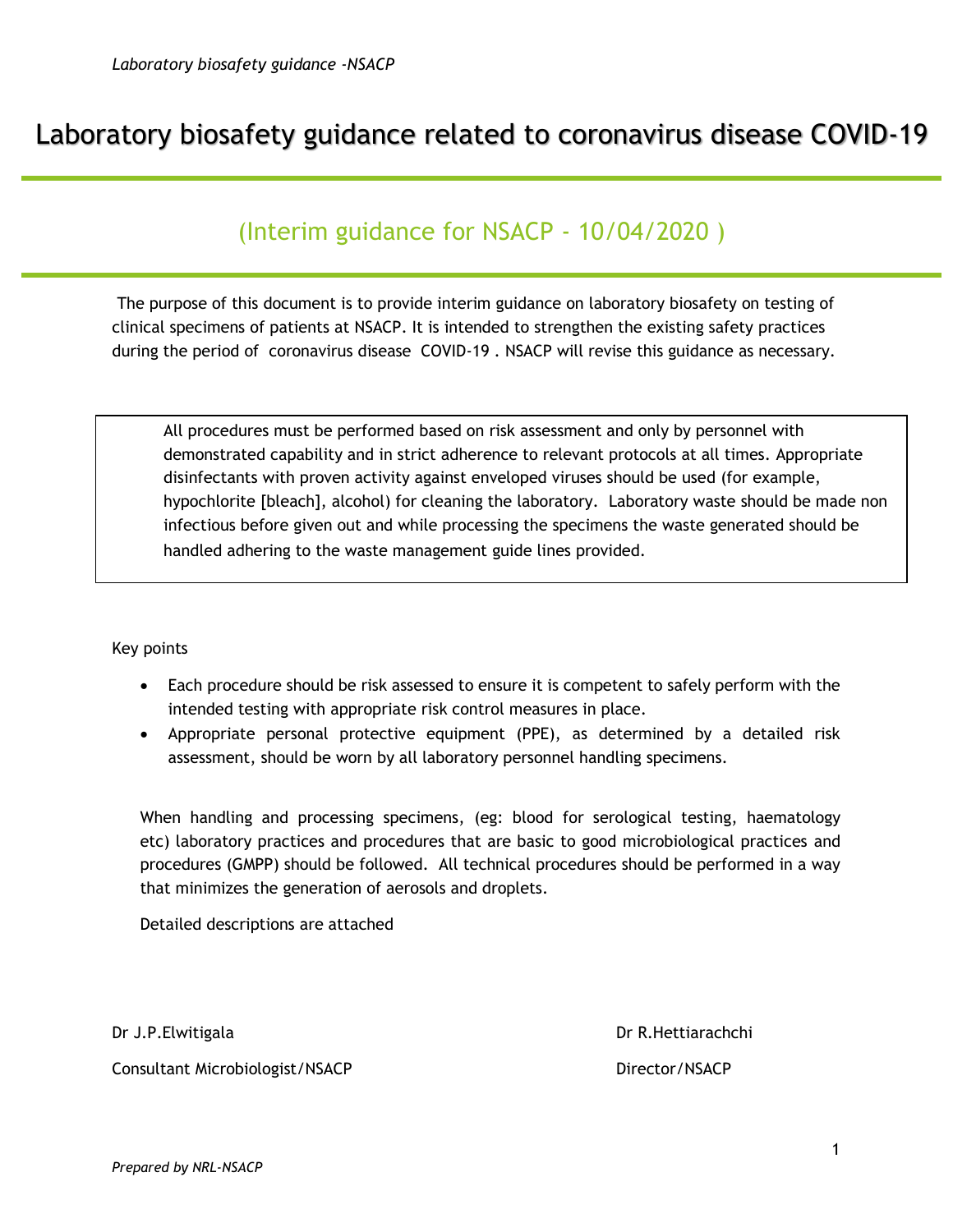### Detailed descriptions

The specimens reaching the laboratory may be of a COVID-19 patient or otherwise. The NSACP is not receiving respiratory specimens other than the sputum specimens collected to exclude TB in HIV patients. However considering the possibility of asymptomatic patients visiting the clinics or the referrals from hospital settings it is preferable to treat all specimens as for COVID -19 specimens. Therefore strengthening the existing laboratory practices and procedures is the need of the hour. The disease transmission through blood is negligible according the current information available.

These guide lines are to be followed with understanding , in order to maintain laboratory safety and to minimize occupational hazards.

### Laboratory practices

- Ensure, prior to commence laboratory testing , that supplies of laboratory consumables, reagents, PPE and disinfectants, are sufficient and appropriate for the activities being performed. Avoid frequent movements in and out of the laboratory once the work is started.
- Always wear appropriate PPE (gowns preferably hand cuffed, gloves, masks, goggles) before starting work.
- Appropriately cover or remove any jewellery that could tear glove material, easily become contaminated or act as a fomite for infection. If worn regularly, cleaning and decontamination of jewellery or spectacles should be considered
- Avoid touching the nose, eyes and mouth during work.
- Keep the work area tidy, clean, and free of clutter and materials that are not necessary for the work being done.
- Thoroughly wash hands with soap and water, after handling any biological material, any time contamination is known or suspected to be present on the hands and before leaving the laboratory
- Do not handle anything with gloved hands after handling the specimens. Remove the glove before you touch anything.(eg: telephone, cell phone etc)
- Ensure work is performed with care, in a timely manner and without rushing. Working when fatigued should be avoided
- Prohibit the use of earphones, which can distract personnel and prevent equipment or facility alarms from being heard
- Never operate open flames or heat sources just after applying alcohol hand rub.
- Never put materials, such as pens, pencils or gum in the mouth while inside the laboratory, regardless of having gloved hands or not.
- Protect written documents from contamination using barriers (such as plastic coverings), particularly those that may need to be removed from the laboratory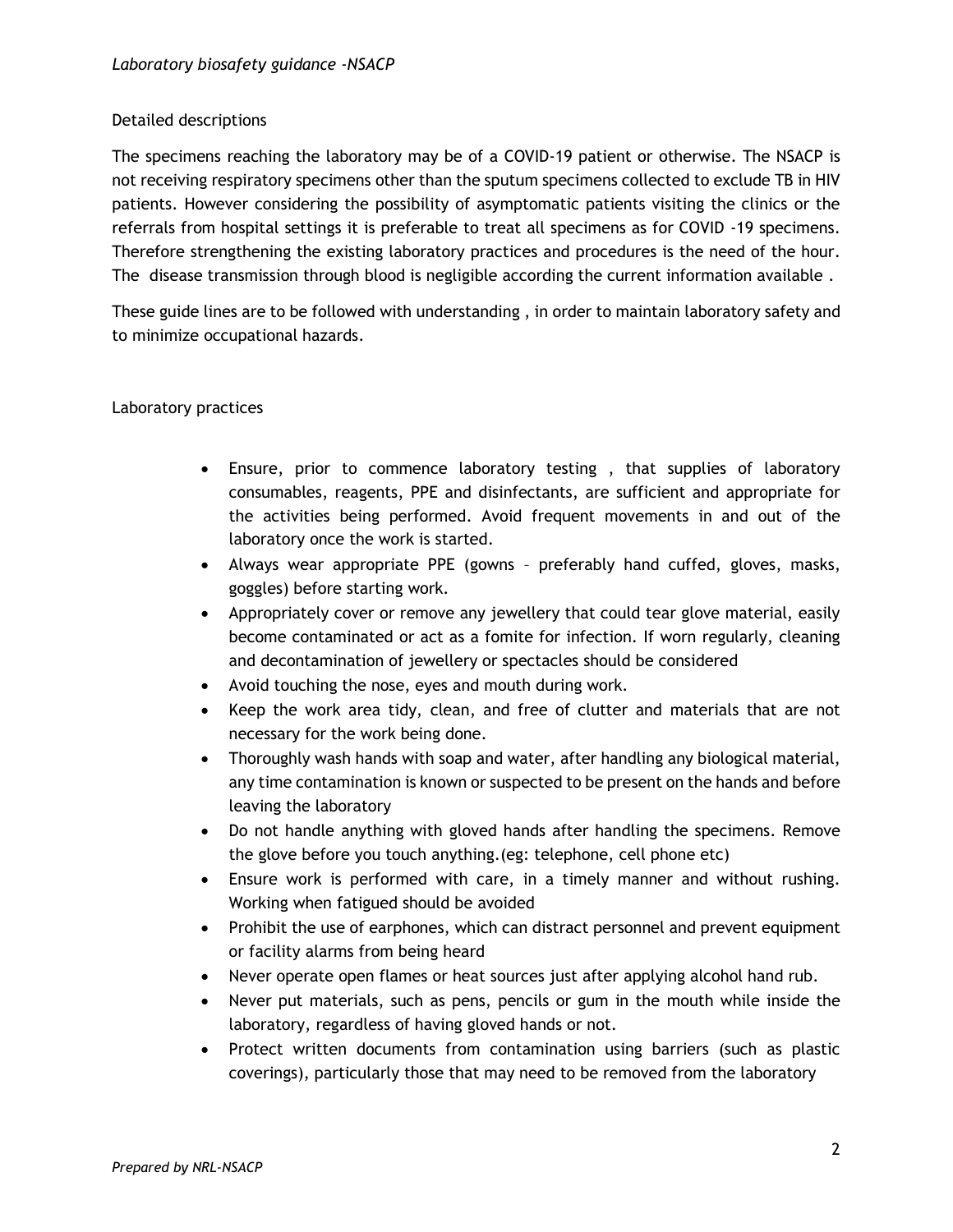- Never store food or drink, or personal items such as bags in the laboratory. Eating, drinking, smoking, and applying cosmetics are only to be performed outside the laboratory.
- 1. Technical procedures
	- To avoid inhalation of biological agents use good techniques to minimize the formation of aerosols and droplets when manipulating specimens.
	- Avoid ingestion of biological agents and contact with the skin and eyes.
	- Use a face shield during procedures where splashes may occur
	- Handle all sharps, syringes, and needles, if necessary,with care so as to prevent injury and injection of biological agents.

### Preventing dispersal of biological agents:

- consider opening tubes with disinfectant-soaked pad/gauze
- decontaminate work surfaces with a suitable disinfectant at the end of the work procedures and if any material is spilled or obviously contaminated. Ensure proper spill management.
- discard specimens and cultures for disposal in leak-proof containers with the tops appropriately secured before disposal in dedicated waste containers
- make all waste material non infectious before removal from the laboratory

### Specific processes of concern .

### Specimen receipt and storage

- specimens should preferably be received by a MLT.
- Consider unpacking the items carefully; the SOPs should be adhered to when handling broken or leaking containers; and handling spills and use disinfectants to manage any contamination
- Specimens must be stored in containers with the cap or stopper correctly applied and free of any biological material on the outside of the packaging.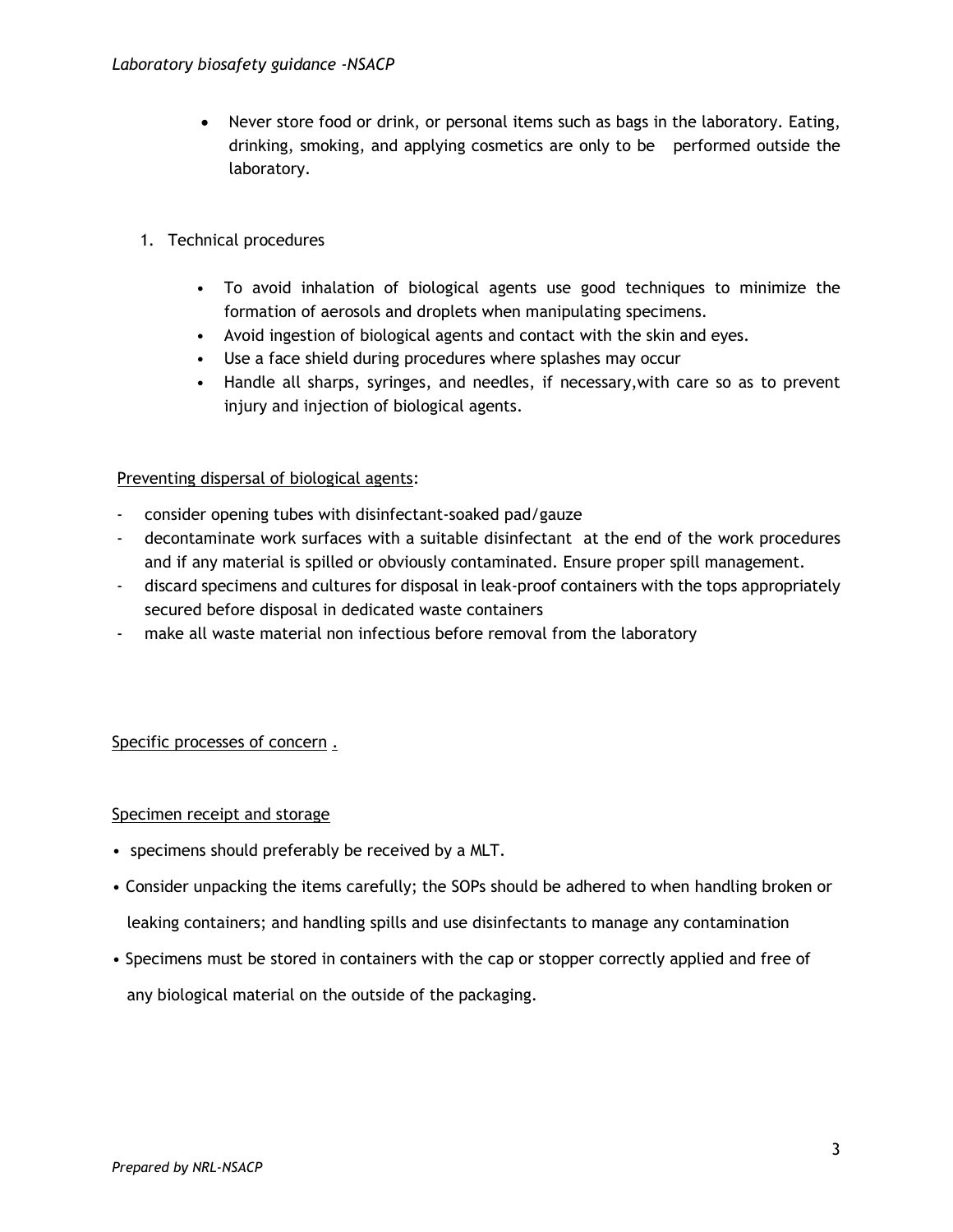## **Centrifugation**

- centrifugation for serum or plasma separation should preferably be done with centrifuge buckets with lids / the tubes should be capped to limit dispersion of aerosols
- in the absence of buckets with lids ,to minimize exposure to aerosols ,the centrifuge should be opened only after 30 minutes of centrifugation.
- A breakage of tubes inside the centrifuge should be cleaned as per the SOPs for centrifuge cleaning.

#### Handling serum samples

- When the serum samples are transferred to tubes using pipettes aerosol generation should be minimized
- When the serum is heated for VDRL the virus is killed even if present .
- In procedures where the serum is mixed with reagents in microtitre plates careful pipetting should be done to avoid aerosol generation
- Mouth pipetting should be avoided.
- Serum samples should be stored capped
	- 2. Facility design
		- designated hand-washing basin must be provided, with appropriate restriction of access.
		- Doors must be appropriately labelled indicating biohazard

• Laboratory ventilation, where provided (including heating/cooling systems and especially fans/local cooling split-system air-conditioning units) should ensure airflows do not compromise safe working. turbulent airflows should be avoided; this applies also to natural ventilation

• Appropriate methods for decontamination of waste, for example disinfectants and autoclaves, must be available close to the laboratory. The management of waste must be given priority.

3. Decontamination and waste management

• Any surface or material known to be, or potentially be, contaminated by biological agents during laboratory operations must be correctly disinfected to control infectious risks. (Bench cleaning – alcohol/ hypochlorite in correct concentrations )

• all laboratory waste should be made non infectious before disposal by autoclaving. Autoclave functioning should be ensured with regular checking biological testing.